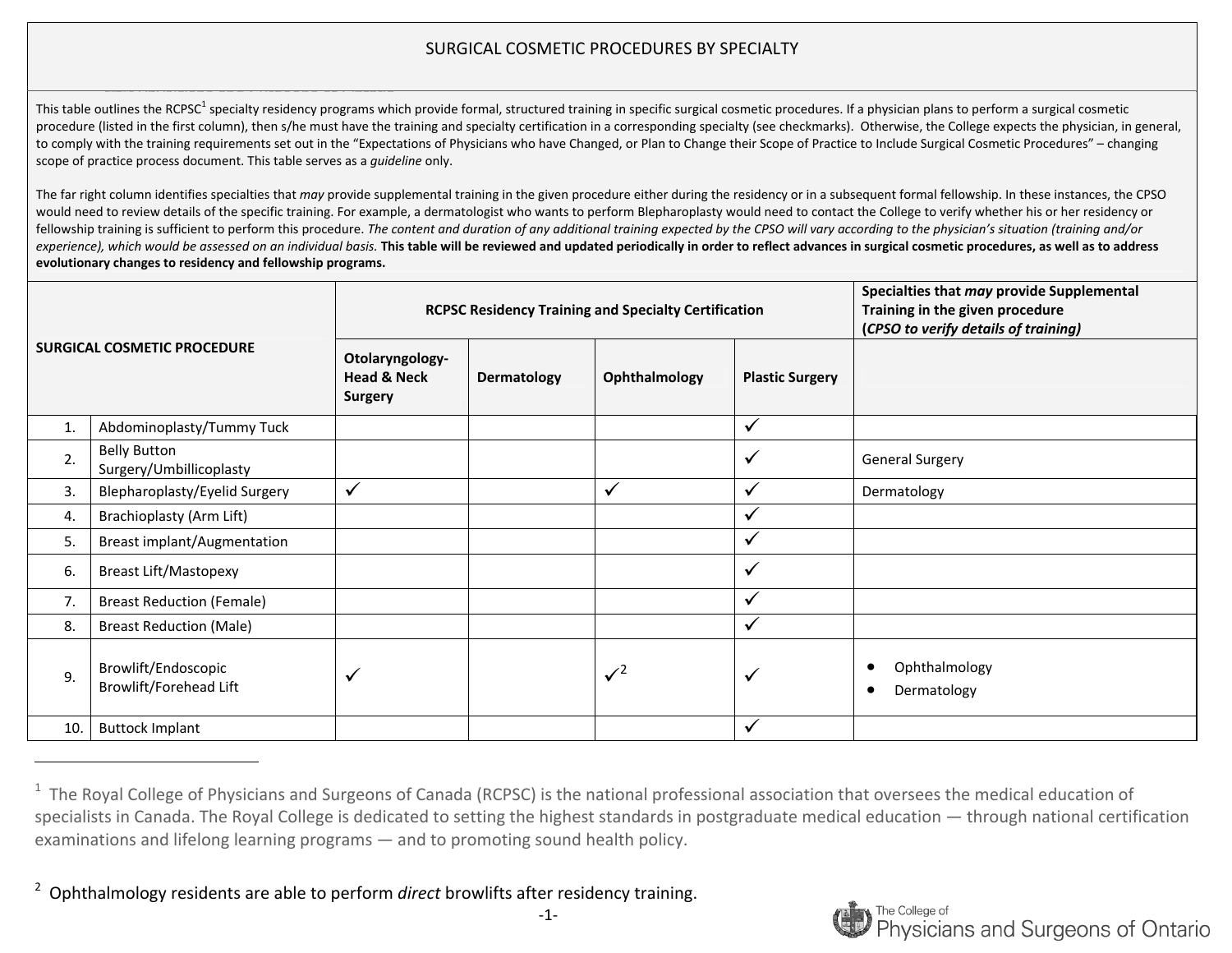This table outlines the RCPSC<sup>1</sup> specialty residency programs which provide formal, structured training in specific surgical cosmetic procedures. If a physician plans to perform a surgical cosmetic procedure (listed in the first column), then s/he must have the training and specialty certification in a corresponding specialty (see checkmarks). Otherwise, the College expects the physician, in general, to comply with the training requirements set out in the "Expectations of Physicians who have Changed, or Plan to Change their Scope of Practice to Include Surgical Cosmetic Procedures" – changing scope of practice process document. This table serves as <sup>a</sup> *guideline* only.

| <b>SURGICAL COSMETIC PROCEDURE</b> |                                                             |                                                             |              | <b>RCPSC Residency Training and Specialty Certification</b> | Specialties that may provide Supplemental<br>Training in the given procedure<br>(CPSO to verify details of training) |                                                    |
|------------------------------------|-------------------------------------------------------------|-------------------------------------------------------------|--------------|-------------------------------------------------------------|----------------------------------------------------------------------------------------------------------------------|----------------------------------------------------|
|                                    |                                                             | Otolaryngology-<br><b>Head &amp; Neck</b><br><b>Surgery</b> | Dermatology  | Ophthalmology                                               | <b>Plastic Surgery</b>                                                                                               |                                                    |
| 11.                                | <b>Buttock Lift</b>                                         |                                                             |              |                                                             | $\checkmark$                                                                                                         |                                                    |
| 12.                                | Calf Implant                                                |                                                             |              |                                                             | $\checkmark$                                                                                                         |                                                    |
| 13.                                | Cheek Implant/Cheek Bone Surgery<br>(excluding injectables) | $\checkmark$                                                |              |                                                             | $\checkmark$                                                                                                         |                                                    |
| 14.                                | Chin Surgery/Genioplasty                                    | $\checkmark$                                                |              |                                                             | $\checkmark$                                                                                                         |                                                    |
| 15.                                | <b>Correction Breast Symmetry</b>                           |                                                             |              |                                                             | $\checkmark$                                                                                                         |                                                    |
| 16.                                | <b>Correction Inverted Nipples</b>                          |                                                             |              |                                                             | ✓                                                                                                                    |                                                    |
| 17.                                | Deep Chemical Peels <sup>(i)</sup><br>(See Endnotes)        | $\checkmark$                                                | $\checkmark$ |                                                             | $\checkmark$                                                                                                         | Ophthalmology                                      |
| 18.                                | Dermabrasion <sup>(ii)</sup>                                | $\checkmark$                                                | ✓            |                                                             | $\checkmark$                                                                                                         | Ophthalmology                                      |
| 19.                                | EVLT (veins) <sup>(iii)</sup>                               |                                                             |              |                                                             |                                                                                                                      | • Dermatology<br>• Radiology<br>• Vascular Surgery |
| 20.                                | Fat Implant/Fat Injection, including<br>harvesting          | $\checkmark$                                                |              |                                                             | ✓                                                                                                                    | • Ophthalmology<br>• Dermatology                   |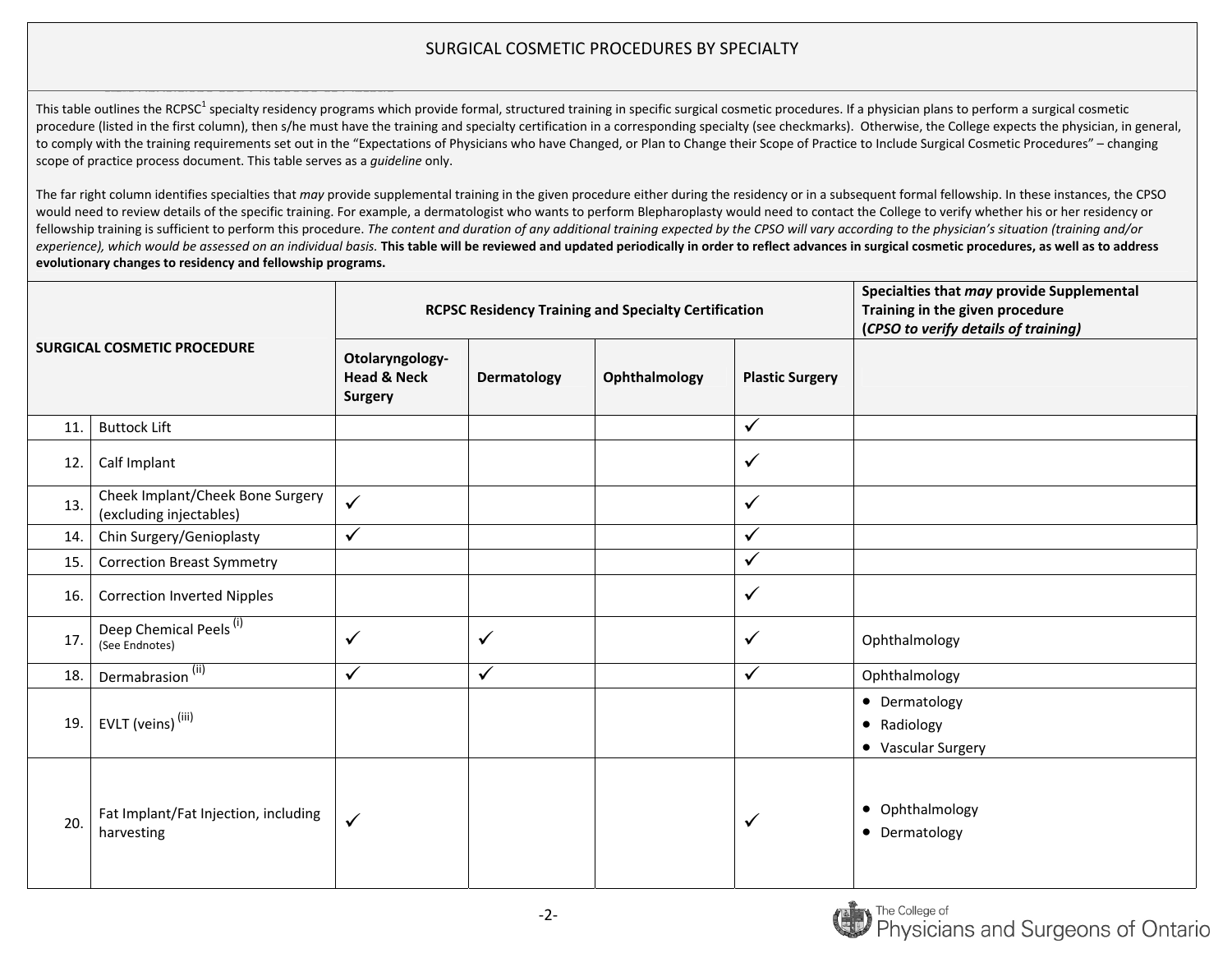This table outlines the RCPSC<sup>1</sup> specialty residency programs which provide formal, structured training in specific surgical cosmetic procedures. If a physician plans to perform a surgical cosmetic procedure (listed in the first column), then s/he must have the training and specialty certification in a corresponding specialty (see checkmarks). Otherwise, the College expects the physician, in general, to comply with the training requirements set out in the "Expectations of Physicians who have Changed, or Plan to Change their Scope of Practice to Include Surgical Cosmetic Procedures" – changing scope of practice process document. This table serves as <sup>a</sup> *guideline* only.

| <b>SURGICAL COSMETIC PROCEDURE</b> |                                                                                                                                             |                                                             |             | <b>RCPSC Residency Training and Specialty Certification</b> | Specialties that may provide Supplemental<br>Training in the given procedure<br>(CPSO to verify details of training) |                                                                                      |
|------------------------------------|---------------------------------------------------------------------------------------------------------------------------------------------|-------------------------------------------------------------|-------------|-------------------------------------------------------------|----------------------------------------------------------------------------------------------------------------------|--------------------------------------------------------------------------------------|
|                                    |                                                                                                                                             | Otolaryngology-<br><b>Head &amp; Neck</b><br><b>Surgery</b> | Dermatology | Ophthalmology                                               | <b>Plastic Surgery</b>                                                                                               |                                                                                      |
| 21.                                | Injections of substances for the<br>purpose of causing lysis of fat or<br>altering body contour - LIMITED to<br>FACE & NECK <sup>(iv)</sup> | ✓                                                           |             |                                                             | $\checkmark$                                                                                                         |                                                                                      |
| 22.                                | Hair Restoration Surgery <sup>(v)</sup>                                                                                                     | $\checkmark$                                                | ✓           |                                                             | $\checkmark$                                                                                                         |                                                                                      |
| 23.                                | Hymenplasty (hymen repair)                                                                                                                  |                                                             |             |                                                             |                                                                                                                      | <b>Obstetrics and Gynecology</b><br>$\bullet$<br><b>Plastic Surgery</b><br>$\bullet$ |
| 24.                                | Labiaplasty/Labia Reduction                                                                                                                 |                                                             |             |                                                             |                                                                                                                      | <b>Obstetrics and Gynecology</b><br>$\bullet$<br><b>Plastic Surgery</b><br>$\bullet$ |
| 25.                                | Laryngoplasty                                                                                                                               | $\checkmark$                                                |             |                                                             |                                                                                                                      |                                                                                      |
| 26.                                | Laser Skin Resurfacing (ablative) <sup>(vi)</sup>                                                                                           | $\checkmark$                                                | ✓           |                                                             | $\checkmark$                                                                                                         | Ophthalmology                                                                        |
| 27.                                | Lip Implant (permanent) <sup>(vii)</sup>                                                                                                    |                                                             |             |                                                             | $\checkmark$                                                                                                         |                                                                                      |
| 28.                                | Liposuction - limited to Head, Neck<br>and Face - All Types: Suction<br>Assisted; Ultrasonic, Power<br>Assisted, Laser Assisted, Smart Lipo | ✓                                                           |             |                                                             | ✓                                                                                                                    | Dermatology                                                                          |
| 29.                                | Liposuction - Body                                                                                                                          |                                                             |             |                                                             | ✓                                                                                                                    | Dermatology                                                                          |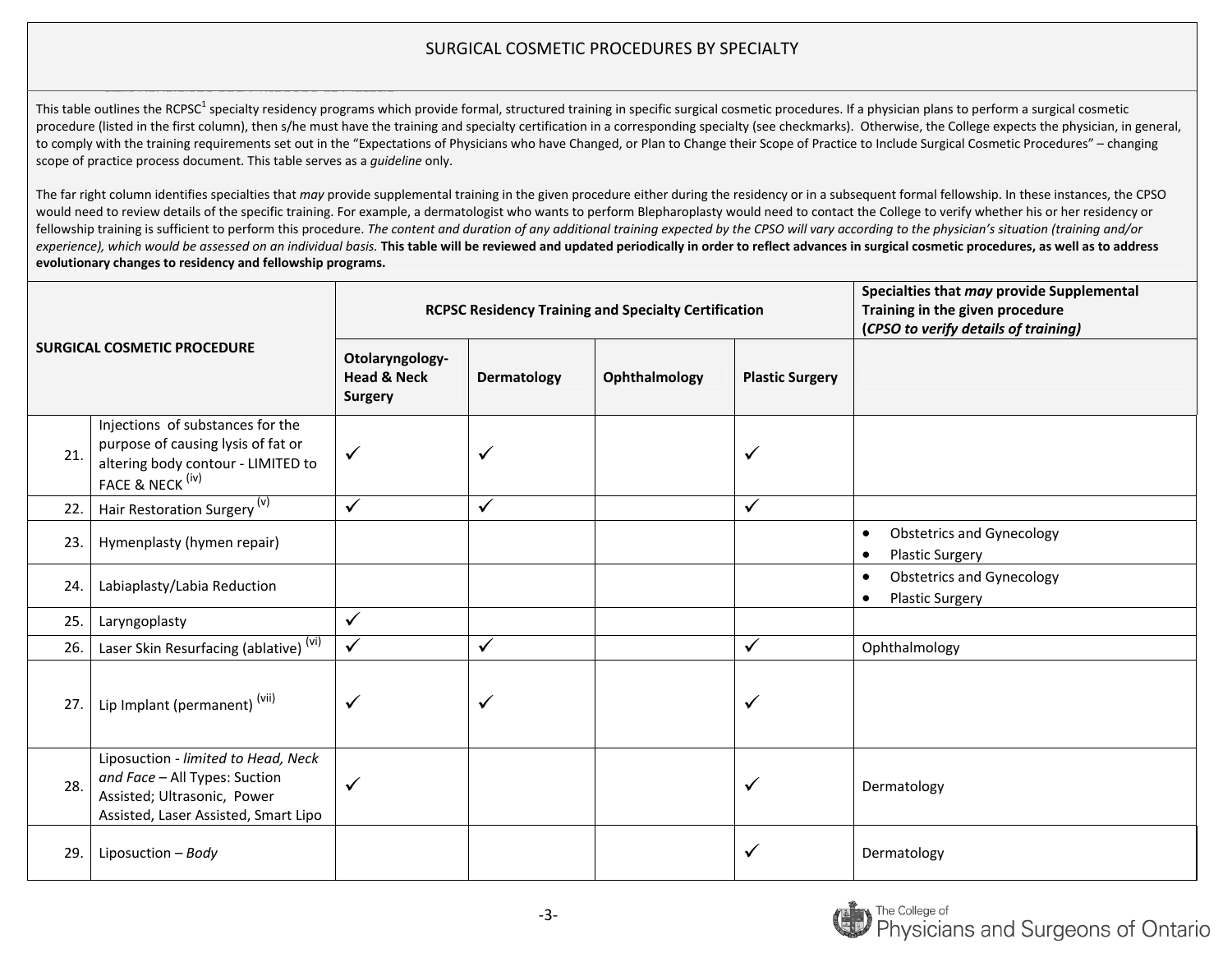This table outlines the RCPSC<sup>1</sup> specialty residency programs which provide formal, structured training in specific surgical cosmetic procedures. If a physician plans to perform a surgical cosmetic procedure (listed in the first column), then s/he must have the training and specialty certification in a corresponding specialty (see checkmarks). Otherwise, the College expects the physician, in general, to comply with the training requirements set out in the "Expectations of Physicians who have Changed, or Plan to Change their Scope of Practice to Include Surgical Cosmetic Procedures" – changing scope of practice process document. This table serves as <sup>a</sup> *guideline* only.

| <b>SURGICAL COSMETIC PROCEDURE</b> |                                                      |                                                             | <b>RCPSC Residency Training and Specialty Certification</b> | Specialties that may provide Supplemental<br>Training in the given procedure<br>(CPSO to verify details of training) |                        |                                  |
|------------------------------------|------------------------------------------------------|-------------------------------------------------------------|-------------------------------------------------------------|----------------------------------------------------------------------------------------------------------------------|------------------------|----------------------------------|
|                                    |                                                      | Otolaryngology-<br><b>Head &amp; Neck</b><br><b>Surgery</b> | Dermatology                                                 | Ophthalmology                                                                                                        | <b>Plastic Surgery</b> |                                  |
| 30.                                | Lower Body Lift                                      |                                                             |                                                             |                                                                                                                      | $\checkmark$           |                                  |
| 31.                                | Malarplasty                                          | $\checkmark$                                                |                                                             |                                                                                                                      | $\checkmark$           |                                  |
| 32.                                | Mid Face Lift                                        | $\checkmark$                                                |                                                             |                                                                                                                      | $\checkmark$           | • Ophthalmology<br>• Dermatology |
| 33.                                | Neck Lift                                            | $\checkmark$                                                |                                                             |                                                                                                                      | $\checkmark$           |                                  |
| 34.                                | Pectoral Implant                                     |                                                             |                                                             |                                                                                                                      | $\checkmark$           |                                  |
| 35.                                | Penis Augmentation/Penis<br>Enlargement/Phalloplasty |                                                             |                                                             |                                                                                                                      |                        | • Plastic Surgery<br>• Urology   |
| 36.                                | Rhinoplasty/Nose Job                                 | $\checkmark$                                                |                                                             |                                                                                                                      | $\checkmark$           |                                  |
| 37.                                | Rhinophyma - Repair & Reduction                      | $\checkmark$                                                | $\checkmark$                                                |                                                                                                                      | $\checkmark$           |                                  |
| 38.                                | Rhytidectomy/Face Lift                               | $\checkmark$                                                |                                                             |                                                                                                                      | $\checkmark$           | • Dermatology<br>• Ophthalmology |
| 39.                                | Scalp Surgery - Reduction (viii)                     | $\checkmark$                                                |                                                             |                                                                                                                      | ✓                      | Dermatology                      |
| 40.                                | Setback Otoplasty (excluding torn<br>earlobes)       | $\checkmark$                                                |                                                             |                                                                                                                      | $\checkmark$           | Ophthalmology                    |